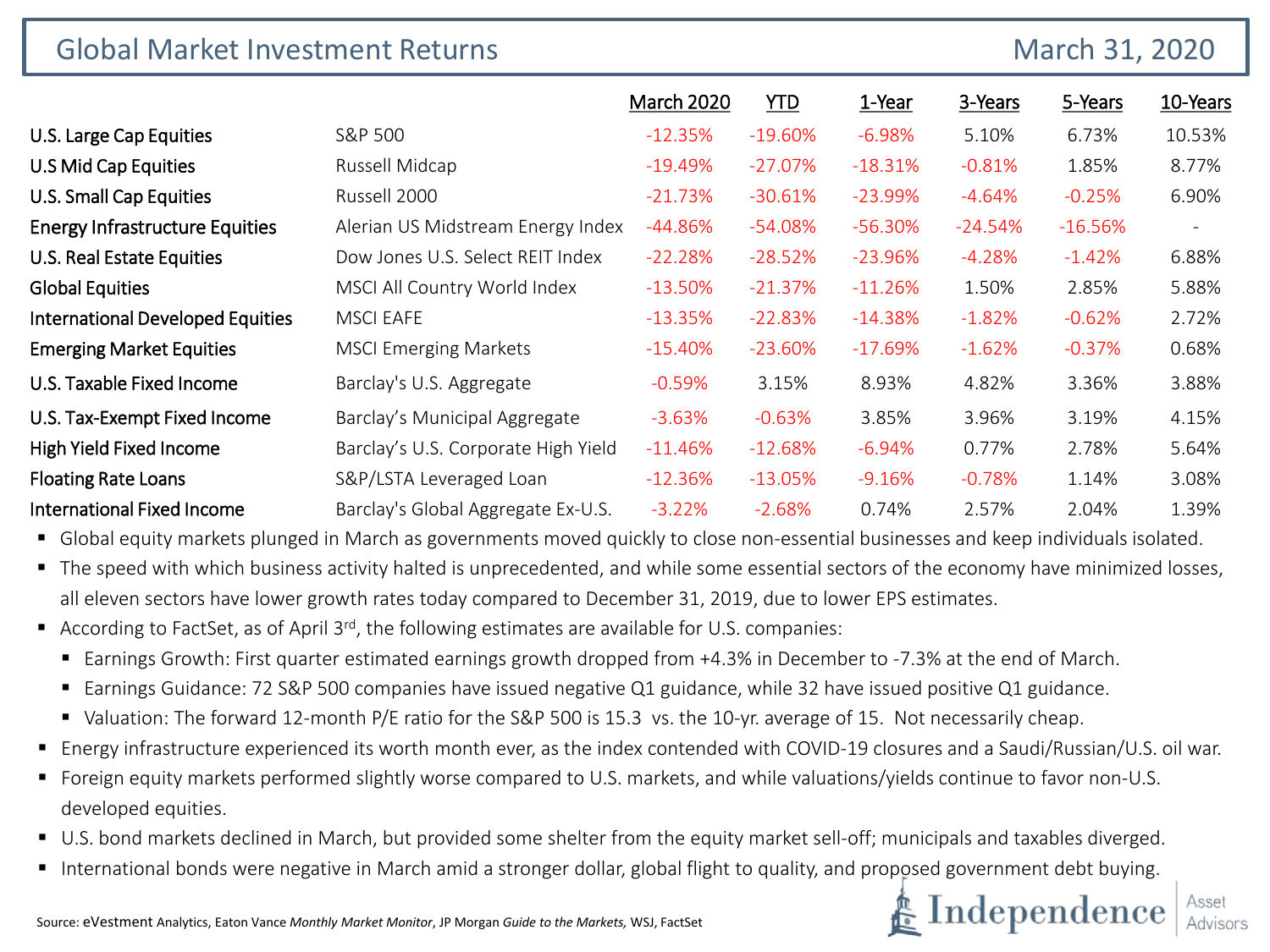#### Economic Update

- The U.S. dollar strengthened 5.0% against the Canadian dollar in March.
- The Canadian government has closed nearly all offices, factories, stores and restaurants. Construction has ceased, workers have all been sent home, and there is a concern that many jobs will no longer exist when the stay at home order is lifted. Over 1 million citizens filed for unemployment insurance in one week, and the government is expecting an additional 4 million requests this week.
- With all businesses is a state of suspension, and now that Canada's housing bubble has burst, the consensus forecast from the Big Five bank economists is for Canada's economy to shrink 23% in the second quarter (two weeks earlier the estimated was only half this).
- Other institutions, such as Capital Economics, have forecast an even deeper second quarter contraction of as much as 35%.

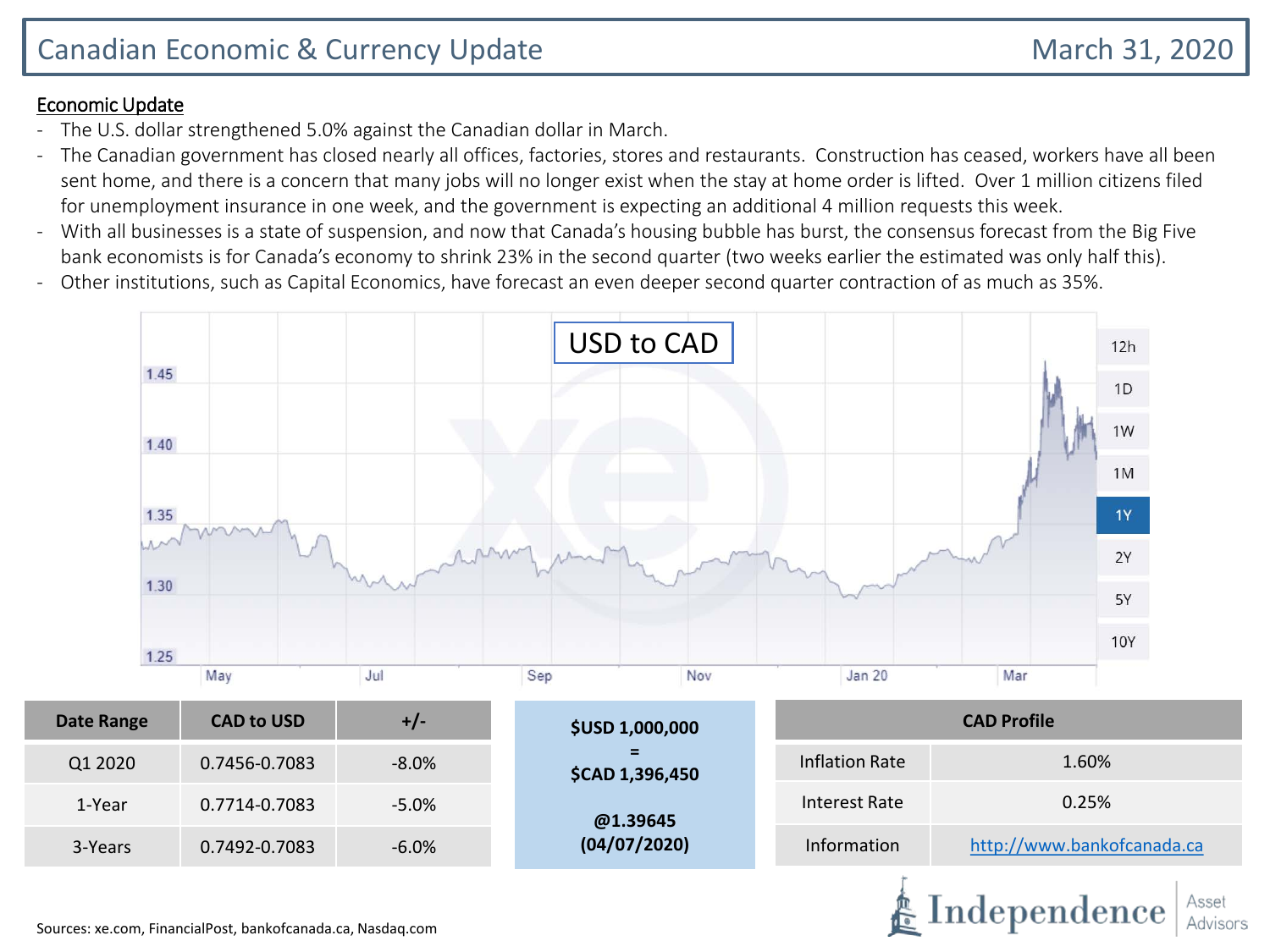## Copper Price History & Outlook March 31, 2020

The larger chart below shows the historical daily COMEX copper price, which is displayed in U.S. dollars per pound. The chart provides ten years of price history, and would include shaded columns to reflect past U.S. economic recessions, though there has been no recession over the past decade.

The chart embedded in the bottom left hand corner provides a zoomed-in image of the first quarter copper price movement. The current price of copper, as of April 6, 2020, is \$2.22 per pound. Copper began the year priced at \$2.80 per pound, before falling 25%, or \$0.70 per pound, to 2.10% on March 23, 2020. The commodity has recovered 6%, or \$0.12, since the March low.



### Copper Price Outlook

Copper prices have fallen to 2016 lows as a result of the coronavirus pandemic.

Copper prices have long served as a barometer for global markets returns, and there is a strong correlation between economic slowdowns and the commodity price. This is due to copper's broad variety of end uses.

As global construction projects have halted and consumer spending has stalled, the demand for copper has fallen along with its price.

Perception has also impacted copper prices. Because investors rely on the metal as a barometer for near-term markets, expected bearish market environments typically see a shift from long positioning to short positioning, which we are currently seeing.

Until global governments lift their stay at home orders and allow companies of all sizes to resume normal business, it is unlikely the price of copper will recover.

Asset

Advisors